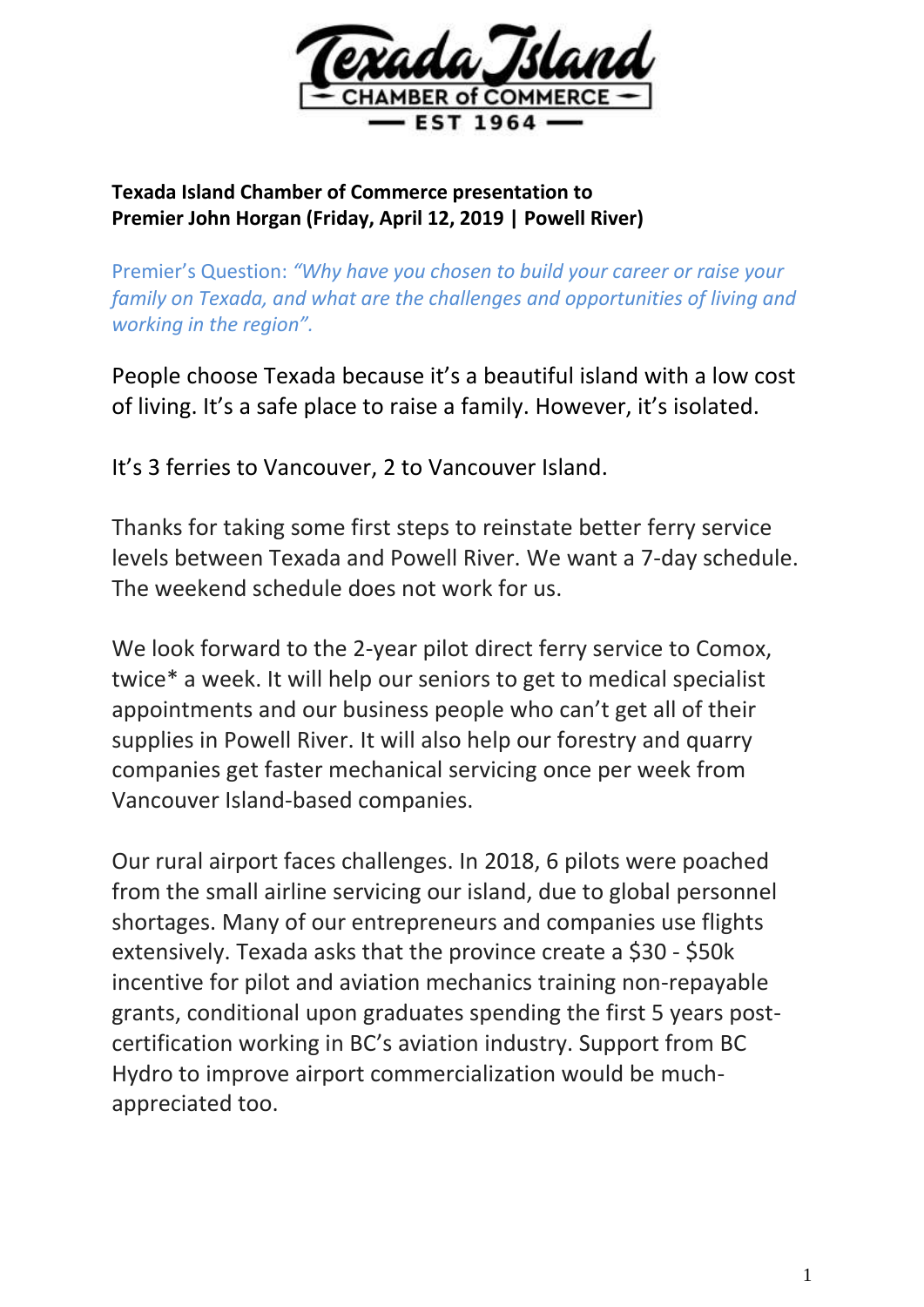

Regarding forestry: Without natural predators, Texada's massive deer population creates major adverse impacts. It costs more to tube and raise the seedlings than to buy and plant the trees. Our private forestry operator wants an extension on doe hunting season for population control. Secondly, we ask that you consider dropping the export restrictions, which artificially keeps timber prices down, and this may be a way to get 'Trump' tariffs dropped. Selkirk Mountain Forest Ltd. also disputes the new provincial interpretation of Crown ownership OF timber on private land, which represents a block to further investment.\*\*

Regarding forestry on public lands, our small volume companies have small licenses. Their per metre-out machinery costs are higher. Overall, we want to participate in forestry policy consultations. We'd like to hear what the province is doing about softwood lumber tariffs.

To modernize, we wish there was a grant program to install electric vehicle charging stations on Texada for locals and for the over 13,000 visitors we get each year.

Destination marketing grants to help attract fall, winter, and spring season tourists would help our economy. That's when it's hardest for our businesses to survive.

We ask for enhanced provincial and federal support in closing the broadband gap to help our entrepreneurs. Texada is not anywhere near cities' Mbps rates. Fibre optics connectivity to a proposed line laid down the Malaspina Straight is very important for Texada.

We request your support to legalize the current local cannabis industry, meaning small local growers, processors, and retail.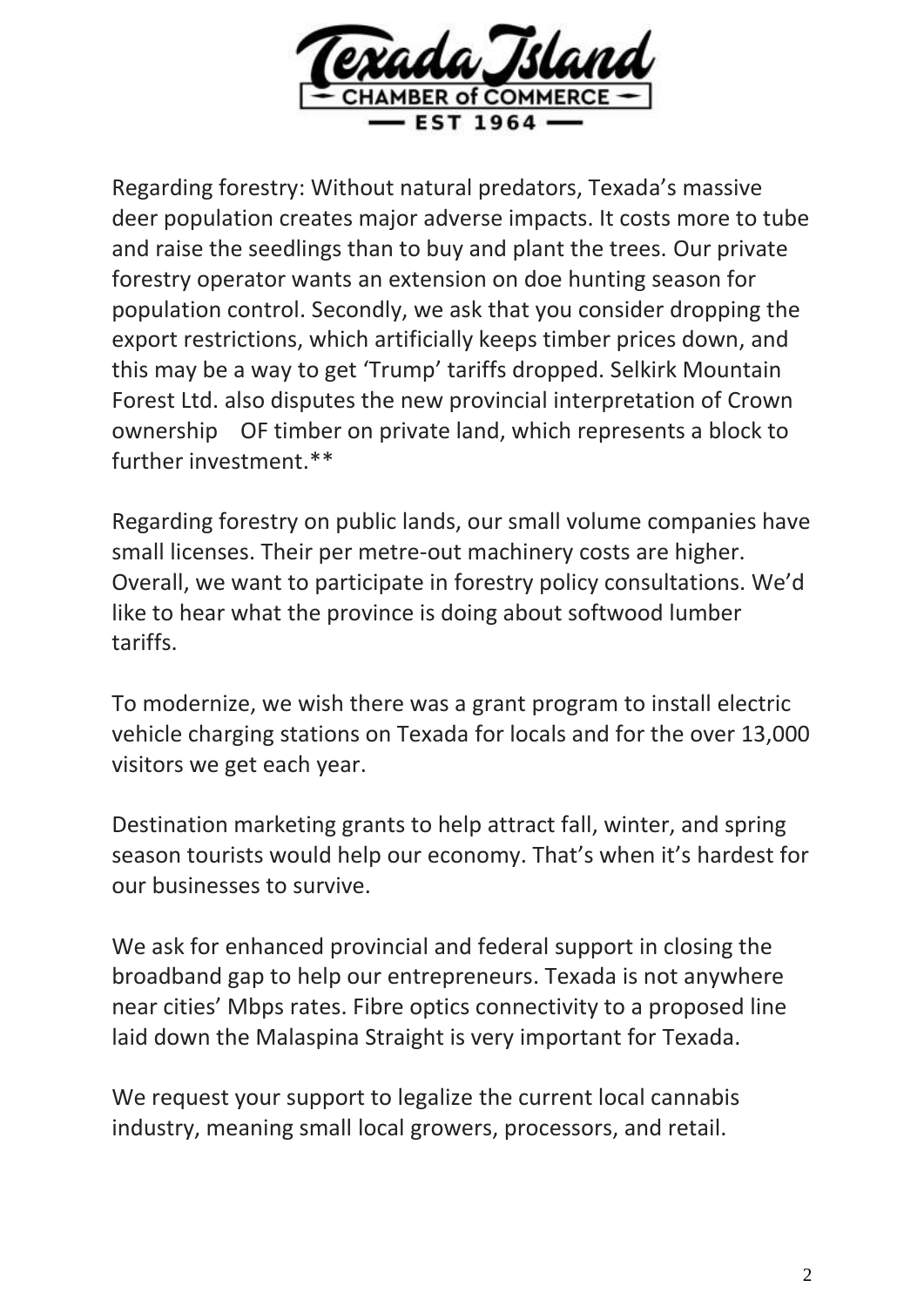

Our Improvement District needs funding to sustain potable water in the face of aging infrastructure that our businesses and residents need and can't pay to upgrade.\*\*\*

More than 1/3 of Texada's population is over 65. Another third is 45 to 64yrs old. We seek your direction and housing assistance for establishing an eldercare facility on Texada.

FLNR public servants should consult with Texada before approving the application for a shellfish farm at Northeast Bay. Most residents do not want it in front of the UREP park.

## **Thank you Premier Horgan.**

## **OTHER… couldn't fit it into 3 minutes**

We're very grateful that the yellow centre line on our roads was repainted this year. Our roads' fog lines (on the edges of the road) aren't being painted. It's turning seniors into shut-ins after 4 pm in the winter months because it's too hard for them to drive when they can't judge where the edges of the roads are with bright oncoming traffic lights facing them.

Seniors are aging out of driving and we don't have a BC Transit public bus service on a Texada route on even one day of the week.

\*Ferry: Premier, I apologize that in my speech I said the pilot ferry run to Comox would be once per week. It will be twice per week (Wednesday and Saturdays). This means that on Wednesdays, forestry and quarry companies can get faster mechanical servicing on that weekday. Texada residents are glad to see that the work to reinforce the wing walls is starting, to support the Salish Orca vessel on the pick-up and drop off into Blubber Bay Ferry Terminal.